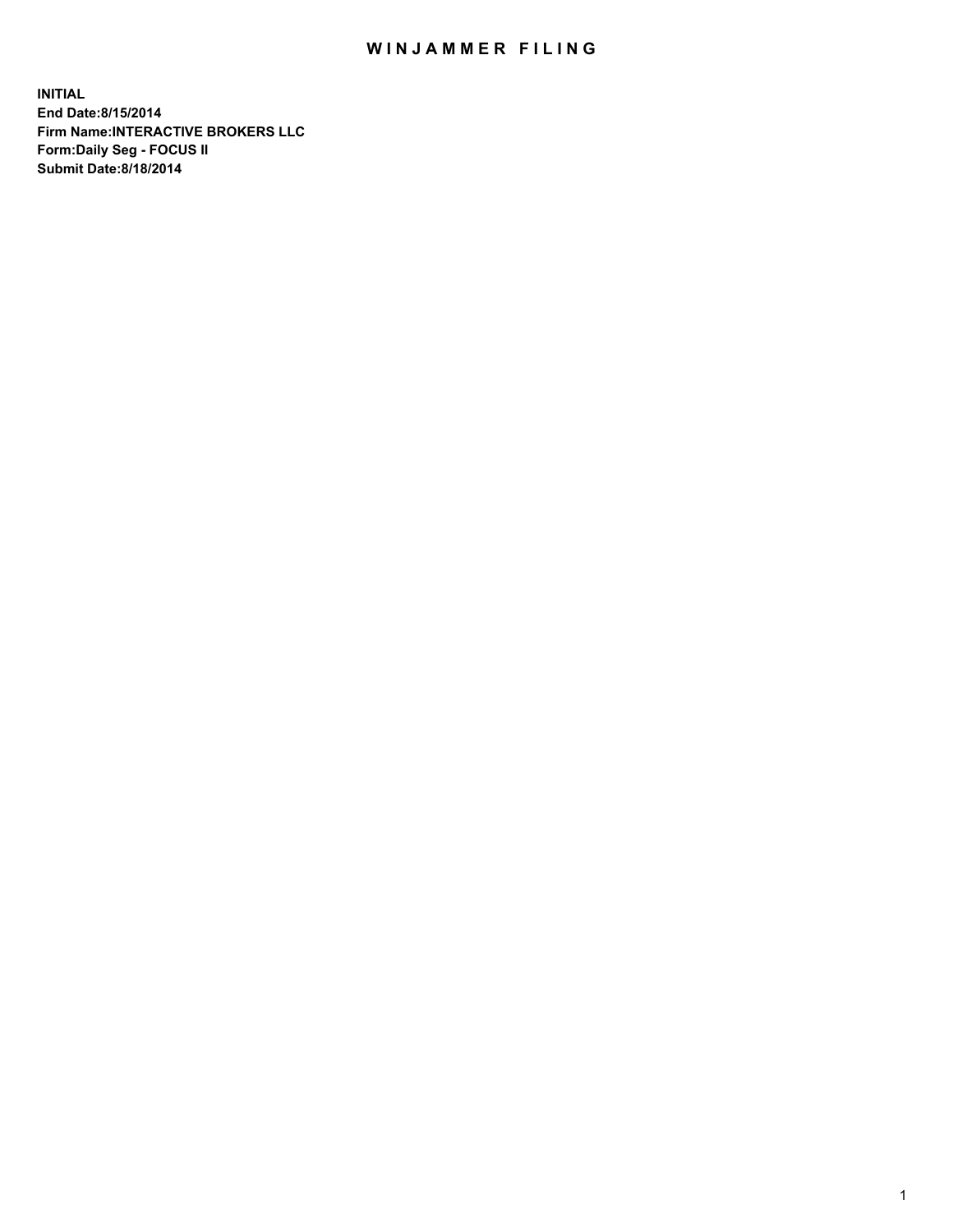## **INITIAL End Date:8/15/2014 Firm Name:INTERACTIVE BROKERS LLC Form:Daily Seg - FOCUS II Submit Date:8/18/2014 Daily Segregation - Cover Page**

| Name of Company<br><b>Contact Name</b><br><b>Contact Phone Number</b><br><b>Contact Email Address</b>    | <b>INTERACTIVE BROKERS LLC</b><br><b>Michael Ellman</b><br>203-422-8926<br>mellman@interactivebrokers.co<br>$m$ |
|----------------------------------------------------------------------------------------------------------|-----------------------------------------------------------------------------------------------------------------|
| FCM's Customer Segregated Funds Residual Interest Target (choose one):<br>a. Minimum dollar amount: ; or | $\overline{\mathbf{0}}$                                                                                         |
| b. Minimum percentage of customer segregated funds required:% ; or                                       | 0                                                                                                               |
| c. Dollar amount range between: and; or                                                                  | 155,000,000 245,000,000                                                                                         |
| d. Percentage range of customer segregated funds required between:% and%.                                | 0 <sub>0</sub>                                                                                                  |
| FCM's Customer Secured Amount Funds Residual Interest Target (choose one):                               |                                                                                                                 |
| a. Minimum dollar amount: ; or                                                                           | $\overline{\mathbf{0}}$                                                                                         |
| b. Minimum percentage of customer secured funds required:% ; or                                          | 0                                                                                                               |
| c. Dollar amount range between: and; or                                                                  | 80,000,000 120,000,000                                                                                          |
| d. Percentage range of customer secured funds required between:% and%.                                   | 0 <sub>0</sub>                                                                                                  |
| FCM's Cleared Swaps Customer Collateral Residual Interest Target (choose one):                           |                                                                                                                 |
| a. Minimum dollar amount: ; or                                                                           | $\overline{\mathbf{0}}$                                                                                         |
| b. Minimum percentage of cleared swaps customer collateral required:% ; or                               | $\overline{\mathbf{0}}$                                                                                         |
| c. Dollar amount range between: and; or                                                                  | 0 <sub>0</sub>                                                                                                  |
| d. Percentage range of cleared swaps customer collateral required between:% and%.                        | 0 <sub>0</sub>                                                                                                  |
| Current ANC:on                                                                                           | 2,404,527,880 15-AUG-2014                                                                                       |
| <b>Broker Dealer Minimum</b>                                                                             | 343,015,572                                                                                                     |
| Debit/Deficit - CustomersCurrent AmountGross Amount                                                      |                                                                                                                 |
| Domestic Debit/Deficit                                                                                   | 3,091,746                                                                                                       |
| Foreign Debit/Deficit                                                                                    | 3,308,7760                                                                                                      |
| Debit/Deficit - Non CustomersCurrent AmountGross Amount                                                  |                                                                                                                 |
| Domestic Debit/Deficit                                                                                   | 0 <sub>0</sub>                                                                                                  |
| Foreign Debit/Deficit                                                                                    | 0 <sub>0</sub>                                                                                                  |
| Proprietary Profit/Loss                                                                                  |                                                                                                                 |
| Domestic Profit/Loss<br>Foreign Profit/Loss                                                              | $\overline{\mathbf{0}}$                                                                                         |
| Proprietary Open Trade Equity                                                                            | $\underline{\mathbf{0}}$                                                                                        |
| Domestic OTE                                                                                             | <u>0</u>                                                                                                        |
| Foreign OTE                                                                                              |                                                                                                                 |
| <b>SPAN</b>                                                                                              | <u>0</u>                                                                                                        |
| <b>Customer SPAN Calculation</b>                                                                         | 1,120,039,107                                                                                                   |
| Non-Customer SPAN Calcualation                                                                           | 14,015,942                                                                                                      |
| Proprietary Capital Charges                                                                              | <u>0</u>                                                                                                        |
| Minimum Dollar Amount Requirement                                                                        | 20,000,000 [7465]                                                                                               |
| Other NFA Dollar Amount Requirement                                                                      | 21,471,703 [7475]                                                                                               |
|                                                                                                          |                                                                                                                 |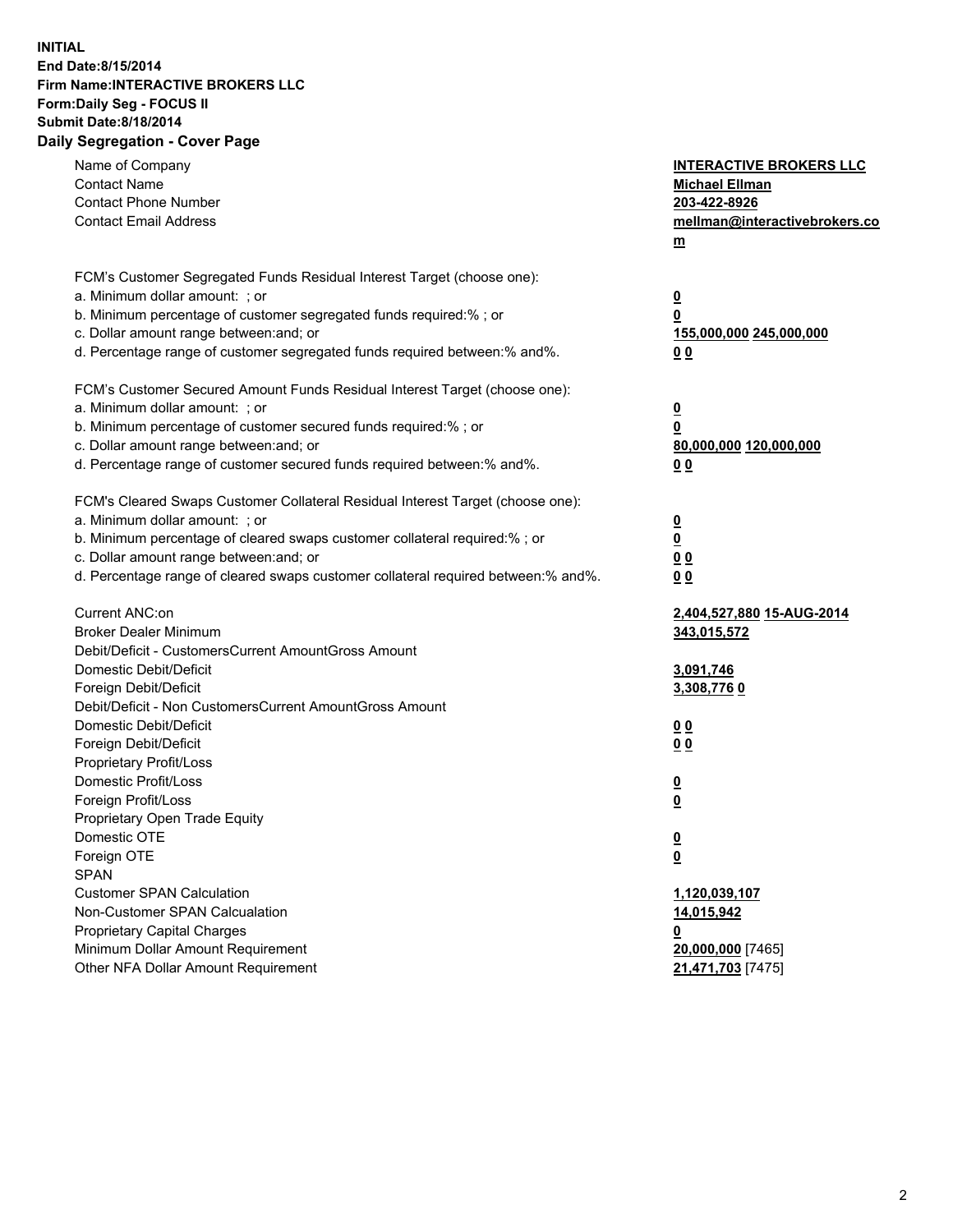## **INITIAL End Date:8/15/2014 Firm Name:INTERACTIVE BROKERS LLC Form:Daily Seg - FOCUS II Submit Date:8/18/2014 Daily Segregation - Secured Amounts**

|                | Daily Jegregation - Jeculed Aniounts                                                        |                                   |
|----------------|---------------------------------------------------------------------------------------------|-----------------------------------|
|                | Foreign Futures and Foreign Options Secured Amounts                                         |                                   |
|                | Amount required to be set aside pursuant to law, rule or regulation of a foreign            | $0$ [7305]                        |
|                | government or a rule of a self-regulatory organization authorized thereunder                |                                   |
| 1.             | Net ledger balance - Foreign Futures and Foreign Option Trading - All Customers             |                                   |
|                | A. Cash                                                                                     | 320,114,389 [7315]                |
|                | B. Securities (at market)                                                                   | $0$ [7317]                        |
| 2.             | Net unrealized profit (loss) in open futures contracts traded on a foreign board of trade   | -5,927,593 [7325]                 |
| 3.             | Exchange traded options                                                                     |                                   |
|                | a. Market value of open option contracts purchased on a foreign board of trade              | 87,916 [7335]                     |
|                | b. Market value of open contracts granted (sold) on a foreign board of trade                | -105,789 [7337]                   |
| 4.             | Net equity (deficit) (add lines 1. 2. and 3.)                                               | 314, 168, 923 [7345]              |
| 5.             | Account liquidating to a deficit and account with a debit balances - gross amount           | 3,308,776 [7351]                  |
|                | Less: amount offset by customer owned securities                                            | 0 [7352] 3,308,776 [7354]         |
| 6.             | Amount required to be set aside as the secured amount - Net Liquidating Equity              | 317,477,699 [7355]                |
|                | Method (add lines 4 and 5)                                                                  |                                   |
| 7.             | Greater of amount required to be set aside pursuant to foreign jurisdiction (above) or line | 317,477,699 [7360]                |
|                | 6.                                                                                          |                                   |
|                | FUNDS DEPOSITED IN SEPARATE REGULATION 30.7 ACCOUNTS                                        |                                   |
| $\mathbf{1}$ . | Cash in banks                                                                               |                                   |
|                | A. Banks located in the United States                                                       | 336,570,383 [7500]                |
|                | B. Other banks qualified under Regulation 30.7                                              | 0 [7520] 336,570,383 [7530]       |
| 2.             | Securities                                                                                  |                                   |
|                | A. In safekeeping with banks located in the United States                                   | $0$ [7540]                        |
|                | B. In safekeeping with other banks qualified under Regulation 30.7                          | 0 [7560] 0 [7570]                 |
| 3.             | Equities with registered futures commission merchants                                       |                                   |
|                | A. Cash                                                                                     | $0$ [7580]                        |
|                | <b>B.</b> Securities                                                                        | $0$ [7590]                        |
|                | C. Unrealized gain (loss) on open futures contracts                                         | $0$ [7600]                        |
|                | D. Value of long option contracts                                                           | $0$ [7610]                        |
|                | E. Value of short option contracts                                                          | 0 [7615] 0 [7620]                 |
| 4.             | Amounts held by clearing organizations of foreign boards of trade                           |                                   |
|                | A. Cash                                                                                     | $0$ [7640]                        |
|                | <b>B.</b> Securities                                                                        | $0$ [7650]                        |
|                | C. Amount due to (from) clearing organization - daily variation                             | $0$ [7660]                        |
|                | D. Value of long option contracts                                                           | $0$ [7670]                        |
|                | E. Value of short option contracts                                                          | 0 [7675] 0 [7680]                 |
| 5.             | Amounts held by members of foreign boards of trade                                          |                                   |
|                | A. Cash                                                                                     | 82,691,991 [7700]                 |
|                | <b>B.</b> Securities                                                                        | $0$ [7710]                        |
|                | C. Unrealized gain (loss) on open futures contracts                                         | -3,044,589 [7720]                 |
|                | D. Value of long option contracts                                                           | 87,919 [7730]                     |
|                | E. Value of short option contracts                                                          | -105,792 [7735] 79,629,529 [7740] |
| 6.             | Amounts with other depositories designated by a foreign board of trade                      | $0$ [7760]                        |
| 7.             | Segregated funds on hand                                                                    | $0$ [7765]                        |
| 8.             | Total funds in separate section 30.7 accounts                                               | 416,199,912 [7770]                |
| 9.             | Excess (deficiency) Set Aside for Secured Amount (subtract line 7 Secured Statement         | 98,722,213 [7380]                 |
|                | Page 1 from Line 8)                                                                         |                                   |
| 10.            | Management Target Amount for Excess funds in separate section 30.7 accounts                 | 80,000,000 [7780]                 |
| 11.            | Excess (deficiency) funds in separate 30.7 accounts over (under) Management Target          | 18,722,213 [7785]                 |
|                |                                                                                             |                                   |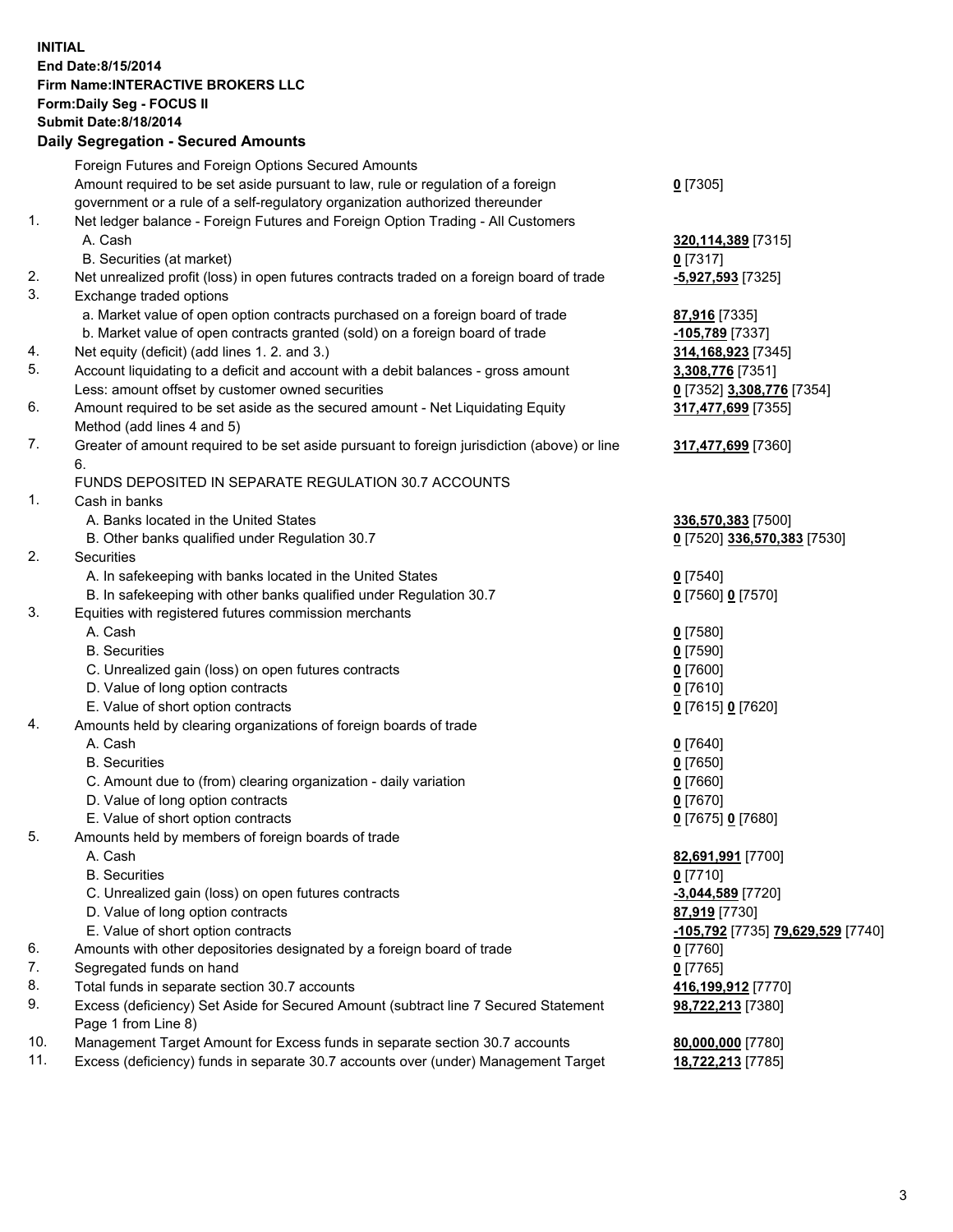**INITIAL End Date:8/15/2014 Firm Name:INTERACTIVE BROKERS LLC Form:Daily Seg - FOCUS II Submit Date:8/18/2014 Daily Segregation - Segregation Statement** SEGREGATION REQUIREMENTS(Section 4d(2) of the CEAct) 1. Net ledger balance A. Cash **2,301,298,163** [7010] B. Securities (at market) **0** [7020] 2. Net unrealized profit (loss) in open futures contracts traded on a contract market **-31,544,557** [7030] 3. Exchange traded options A. Add market value of open option contracts purchased on a contract market **74,193,285** [7032] B. Deduct market value of open option contracts granted (sold) on a contract market **-146,296,410** [7033] 4. Net equity (deficit) (add lines 1, 2 and 3) **2,197,650,481** [7040] 5. Accounts liquidating to a deficit and accounts with debit balances - gross amount **3,091,746** [7045] Less: amount offset by customer securities **0** [7047] **3,091,746** [7050] 6. Amount required to be segregated (add lines 4 and 5) **2,200,742,227** [7060] FUNDS IN SEGREGATED ACCOUNTS 7. Deposited in segregated funds bank accounts A. Cash **374,149,206** [7070] B. Securities representing investments of customers' funds (at market) **1,081,987,800** [7080] C. Securities held for particular customers or option customers in lieu of cash (at market) **0** [7090] 8. Margins on deposit with derivatives clearing organizations of contract markets A. Cash **9,002,158** [7100] B. Securities representing investments of customers' funds (at market) **84,475,610** [7110] C. Securities held for particular customers or option customers in lieu of cash (at market) **0** [7120] 9. Net settlement from (to) derivatives clearing organizations of contract markets **-18,385** [7130] 10. Exchange traded options A. Value of open long option contracts **1,674,605** [7132] B. Value of open short option contracts **-3,071,031** [7133] 11. Net equities with other FCMs A. Net liquidating equity **-79,392,475** [7140] B. Securities representing investments of customers' funds (at market) **914,870,439** [7160] C. Securities held for particular customers or option customers in lieu of cash (at market) **0** [7170] 12. Segregated funds on hand **0** [7150] 13. Total amount in segregation (add lines 7 through 12) **2,383,677,927** [7180] 14. Excess (deficiency) funds in segregation (subtract line 6 from line 13) **182,935,700** [7190] 15. Management Target Amount for Excess funds in segregation **155,000,000** [7194]

16. Excess (deficiency) funds in segregation over (under) Management Target Amount Excess

**27,935,700** [7198]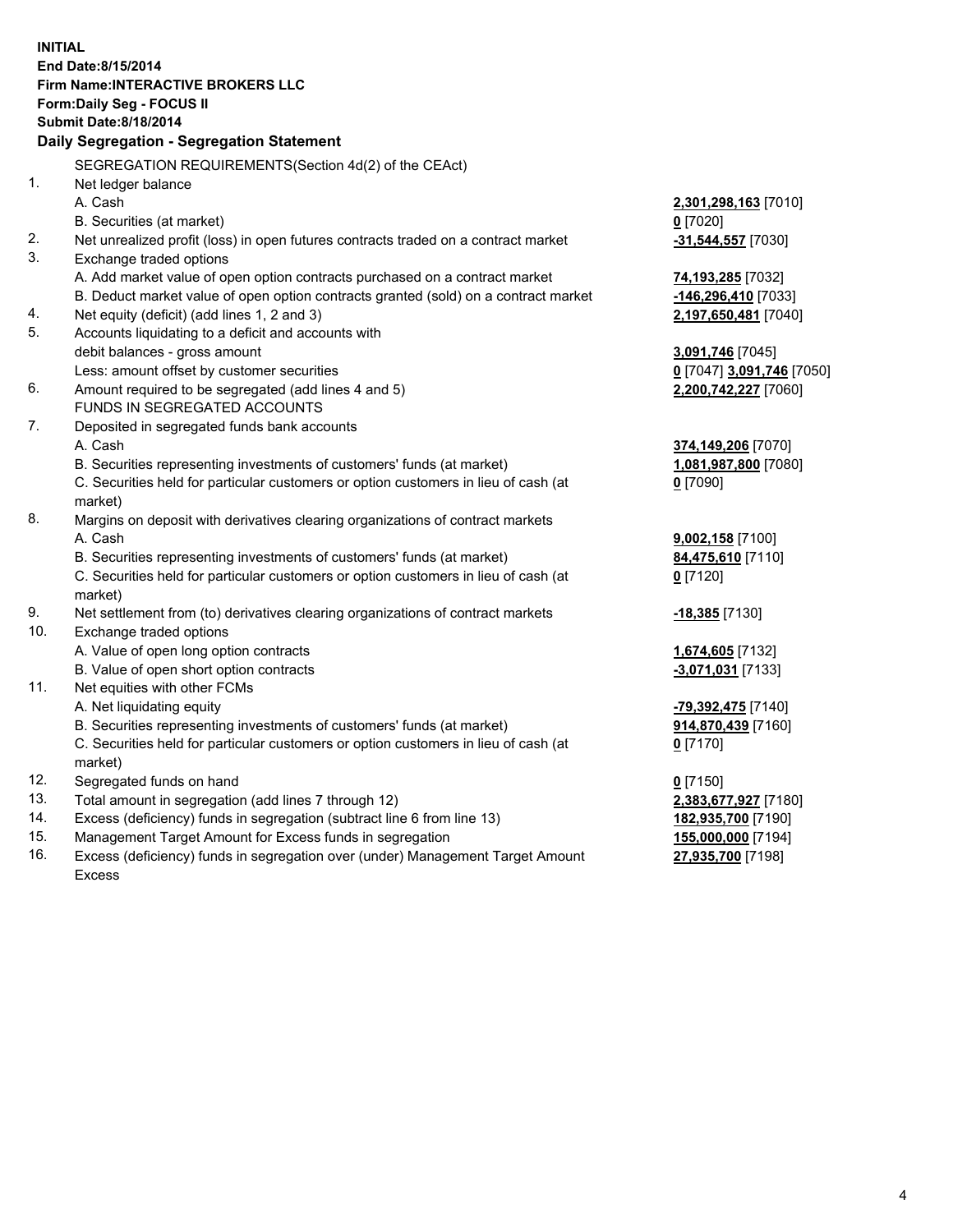## **INITIAL End Date:8/15/2014 Firm Name:INTERACTIVE BROKERS LLC Form:Daily Seg - FOCUS II Submit Date:8/18/2014 Daily Segregation - Supplemental**

| $\blacksquare$ | Total gross margin deficiencies - Segregated Funds Origin                              | 161,675 [9100] |  |
|----------------|----------------------------------------------------------------------------------------|----------------|--|
| $\sim$         | Total gross margin deficiencies - Secured Funds Origin                                 | 4,597 [9101]   |  |
| $\blacksquare$ | Total gross margin deficiencies - Cleared Swaps Customer Collateral Funds Origin       | $0$ [9102]     |  |
| $\sim$         | Total gross margin deficiencies - Noncustomer and Proprietary Accounts Origin          | $0$ [9103]     |  |
| $\blacksquare$ | Total number of accounts contributing to total gross margin deficiencies - Segregated  | 5 [9104]       |  |
|                | Funds Origin                                                                           |                |  |
|                | Total number of accounts contributing to total gross margin deficiencies - Secured     | 1 [9105]       |  |
|                | Funds Origin                                                                           |                |  |
|                | Total number of accounts contributing to the total gross margin deficiencies - Cleared | $0$ [9106]     |  |
|                | Swaps Customer Collateral Funds Origin                                                 |                |  |
|                | Total number of accounts contributing to the total gross margin deficiencies -         | $0$ [9107]     |  |
|                | Noncustomer and Proprietary Accounts Origin                                            |                |  |
|                |                                                                                        |                |  |

- Upload a copy of the firm's daily margin report the FCM uses to issue margin calls which corresponds with the reporting date.